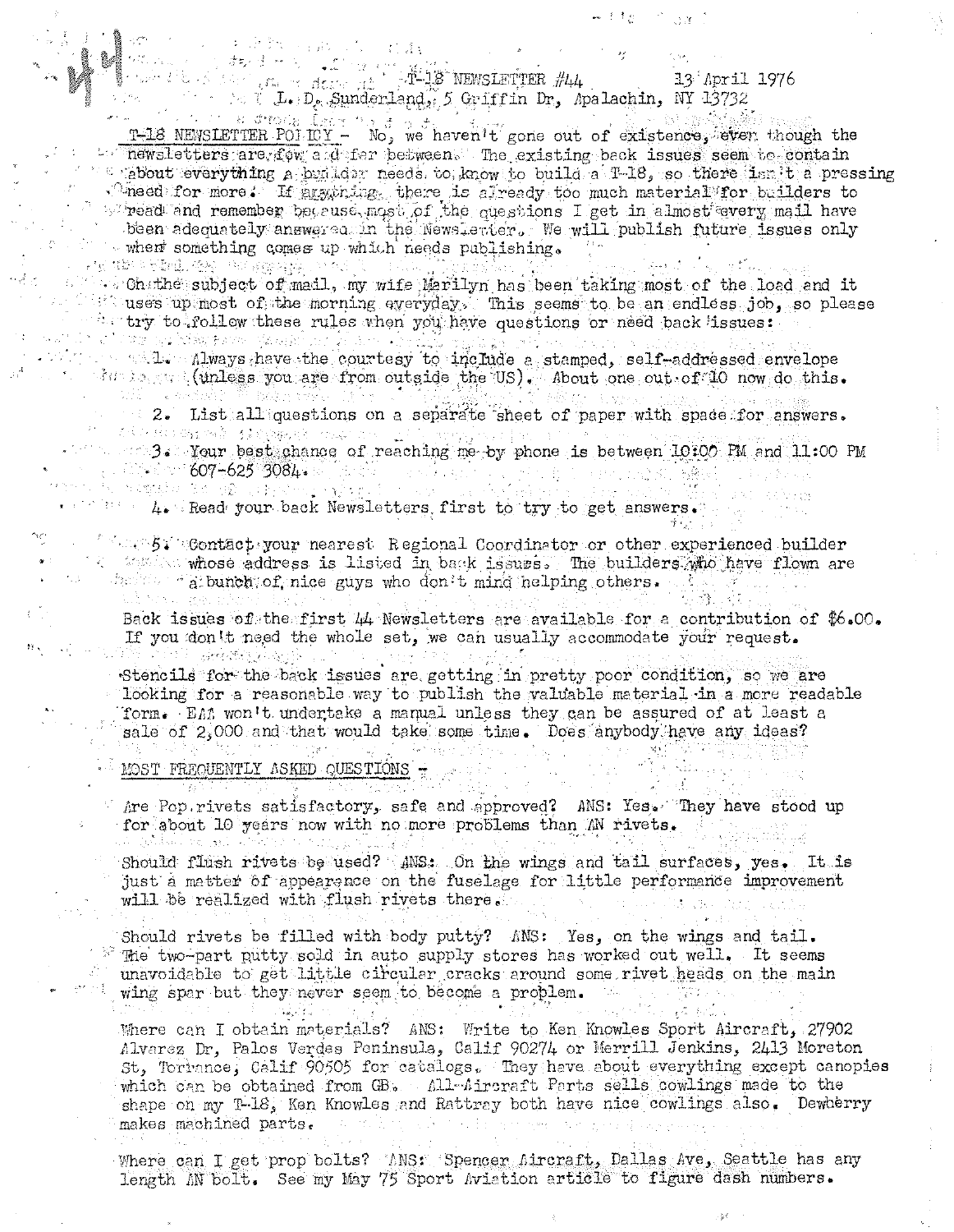Questions Cont'd -

Which propeller do you recommend ? ANS: The Sensenion wooden props listed in NL  $43$  have been performing and holding up well. For best performance, get the plastic tipping but if you expect to fly in much rain<sub>4</sub> get the brass tipping. My W66UM74 makes me awfully happy during cruise, but I miss those skyrocket climbs. Wouldn't want to try to get out of real short strips with it.

How can I get more width in the cockpit? ANS: I have drawn up the necessary changes to add 2 inches more width to the fuselage. Several fuselages are being constructed to this configuration. Drawings will be for sale for \$10.00 consisting of one new drawing and a list of changes to 29 others. We are looking for someone who could assemble a fuselage in rather short order to check everything out first. The wing has remained unchanged except for fittings. In order to keep the same fuselege side curves which John carefully had designed to minimize drag, the side skins were simply mowed apart 2 inches and the tail extended 5 inches. The extra length was added between the canopy and fin. Everything aft of the fin leading edge was unchanged except the bottom trim line on two frames. How much the performance will be affected, we haven't been able to estimate, but it should be minimal. John Shinn and I don't go any slower with our  $3/4$ " higher canopies, so maybe the same thing will happen here. One thing is certain, we of bigger stature will have plenty of shoulder room.

 $\text{EXH/UST SYSTEI}$  BALL AND SLIP JOINTS  $\rightarrow$  As you know, it is necessary to install both slip joints and ball joints in an exhaust system to prevent cracking. If you are building your own, I still have these evailable to fit 1.75" tubing. Two ball joints and two slip joints are \$15.00. This also includes detailed instructions on how to make perfect wrinkleless bends in stainless tubing.

RXHAVST-SYSTEM PARTS - Dean Cockran, 255 Hemlock St, Broomfield, Colo 80020 supplies all the bends and parts cut ready to weld for T-18 exhaust eystems. He found it uncconomical to supply welded systems. Write for latest prices.

 $T-18$  COFFIE CUPS  $\sim$  Ken Knowles sells nice coffee cups with a picture of his T-18 glazed on the side. A good conversation piece, but you had better get two for your helper will want one also. I see the picture has the "new look" wing. Looks sharp. Ken also has nice 3-dimensional T-18 tie tacs.

0.320-A2C ENGINE FOR SALE - Gayle LeCount, 301 East West St. Gerogetown,  $\overline{111.61846}$  - Since I now have my 0-360 I will be interested in selling my Lycoming  $0-320$  /2C and all the following: The  $0-320$  had 980 hours since new when I put in  $1/2$  II exhaust valves and almost acomplete top overhaul. I have since put on 180 hours and the engine absolutely does not use any oil. I feel it should easily run 1000 more hours also motor mount, Lord mounts, starter, starter ring, carb MA4-SPA, prop extension, metal prop 68-72, and complete 'cowl from firewell forward. Pictured on page 34 of July 1973 issue of Sport  $N$ viation. 21so carb heat box and prop bolts, I will sell the entire unit at \$2500, which I feel is a very reasonable price and I have quite a bit more in it. The price is firm and I will be interested in selling in March after I<br>have a few hours on the 0-360. It is a constant in the selling in March after I have a few hours on the  $0 - 360$ .  $\square$ 

DIFPLE CR CK QUESTION - John Walton, 1088 Edin Dr. Newnah, Wis. 54956 In my test piocts it appears that I am getting small cracks ejdacent to the rivet, after it is upset. These are mentioned a lot in the Newsletters, with various polishing ideas to smooth the hole prior to setting the dimple ( end/or rivet?). I've tried several of these, but the small crecks are still there -(they oren't there before the rivet is upset.) ANS. The best way to prevent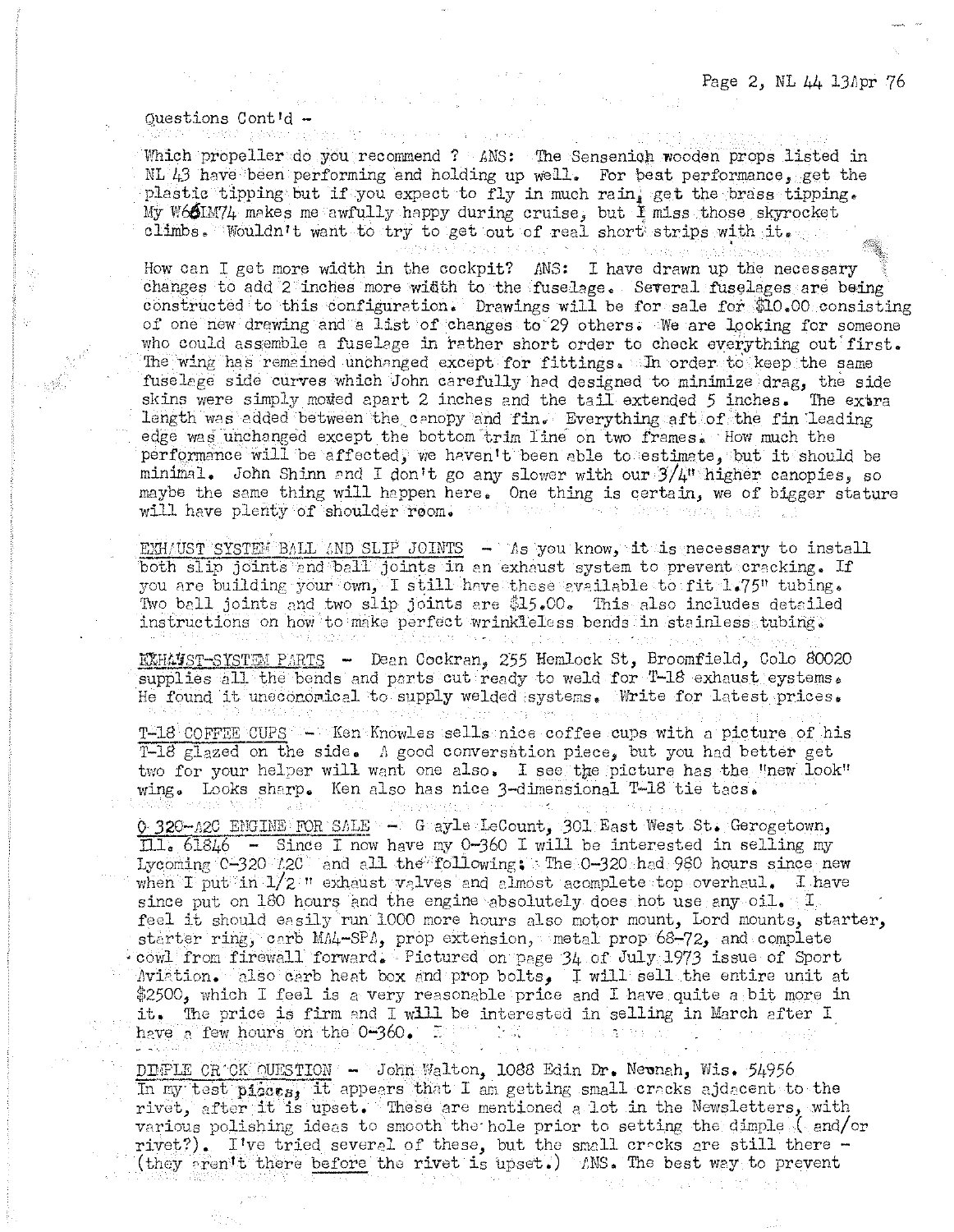## Page 3 NL 44 13Apr 76

Cracks cont. -

cracks around dimples is to de-burr before riveting and then use new soft rivets. Rivets harden with age. Once before, I recommended solution annealing of hard rivets to make them soft again. This means heat treating them to the original 17S state which is not dead soft. Nearly every T-18 has some tiny cracks around dimples. They've been flying for years with no problems.

Question 2 - How do you bend the joggle in  $580-3$   $3/4$ " angle longeron at the horizontal tail fitting? ANS: With great difficulty. After you have tried to make the joggle as best you can, just forget it even if the fitting is not completely recessed. The slight bulge in the side skin is not noticeable.

I've been getting most of my materials from Ken Knowles - He deserves some notice for being prompt on deliveried-even for the little orders. J.W.

END OF A NIGHTMARE - I have just-been notified that the Finney Case against me has been dismissed and this has been a long and painful experience and except for T-18 builders' help it would also have been quite costly. John Thorp

SPORT ARO CLOSE-OUT SALE - Lu Bigelow, P.O. Box 7189, Myrtle Beach, SC, 29577 Sport Aero has been defunct since we moved here, however I still have a great deal of inventory which should be of use to T-18 builders. Sport Aero could be reactivated or builders might "Group" purchase and share. At any rate, at last inventory-shortly before we moved here we had material which cost around. \$3500 (3-4 years ago). I'd like to sell it all so I don't have to move it dgain (building new house) would like to get cost out of it (which should be bargain based on present replacement cost) but would entertain any reasonable offer.

INSTENT PAINT BOOTH - The erticle "H omebuilt Paint Booth" in August SA reminded me of Bill Johnson's temporary paint booth he built in his driveway for painting his T-18.

When Bill gave me directions to get to his house, he directed me ground alot of twists and turns over the hills of Kent, Washington and then said, "Y ou can't miss it-it's the only house with a paint booth and a T-18 sitting in the driveway." As I drove up his street, sure enough, there it was, a wooden framework big as a garage with its clear plastic covering revealing a T-18 which it hed just swallowed. Seeing it there. I couldn't help wonder what questions the neighbors must have asked when he started building it. Kinda like Noah's neighbors when they asked him what he was building in his driveway.

PROJECT FOR SALE - J. Mott, 368 Xavier St, Las Vegas, Nev. 89107 It has been sometime since I received this notice, but if it hasn't been sold here is a project on the gear with engine hung and about overything completed but the center wing which needs skinning. The engine is 150 HP out of a Beech Sport. Total hours on engine only 400. Asking price \$8,800. Owner passed away. Call Mrs.Julia Nott 702 870 4517

SUN In FUN FLYIN - Bill Satier, won the best metal aircraft awerd with his beautiful T-18. B ill says that the secret of making a nice airplane is practice. This was his third T-18. One of the novel features incorporated in this aircreft is the electric trim. He uses a headlight door motor from a 1967 Camaro. It is a standard GM-Delco part. The motor is mounted with the output shaft pointed aft on the frame at station  $191.75$ . The motor is on the forward side of the frame. Two universal joints and a short piece of tubing connact the motor with the trim serew. The nylon universal joints fit  $1/4^n$ tubing and are available from any radio supply house. He installed limit switches to prevent a stunk trim switch from applying continuous current to the motor. Bill reports ideal operation, 15 sec. for full travel.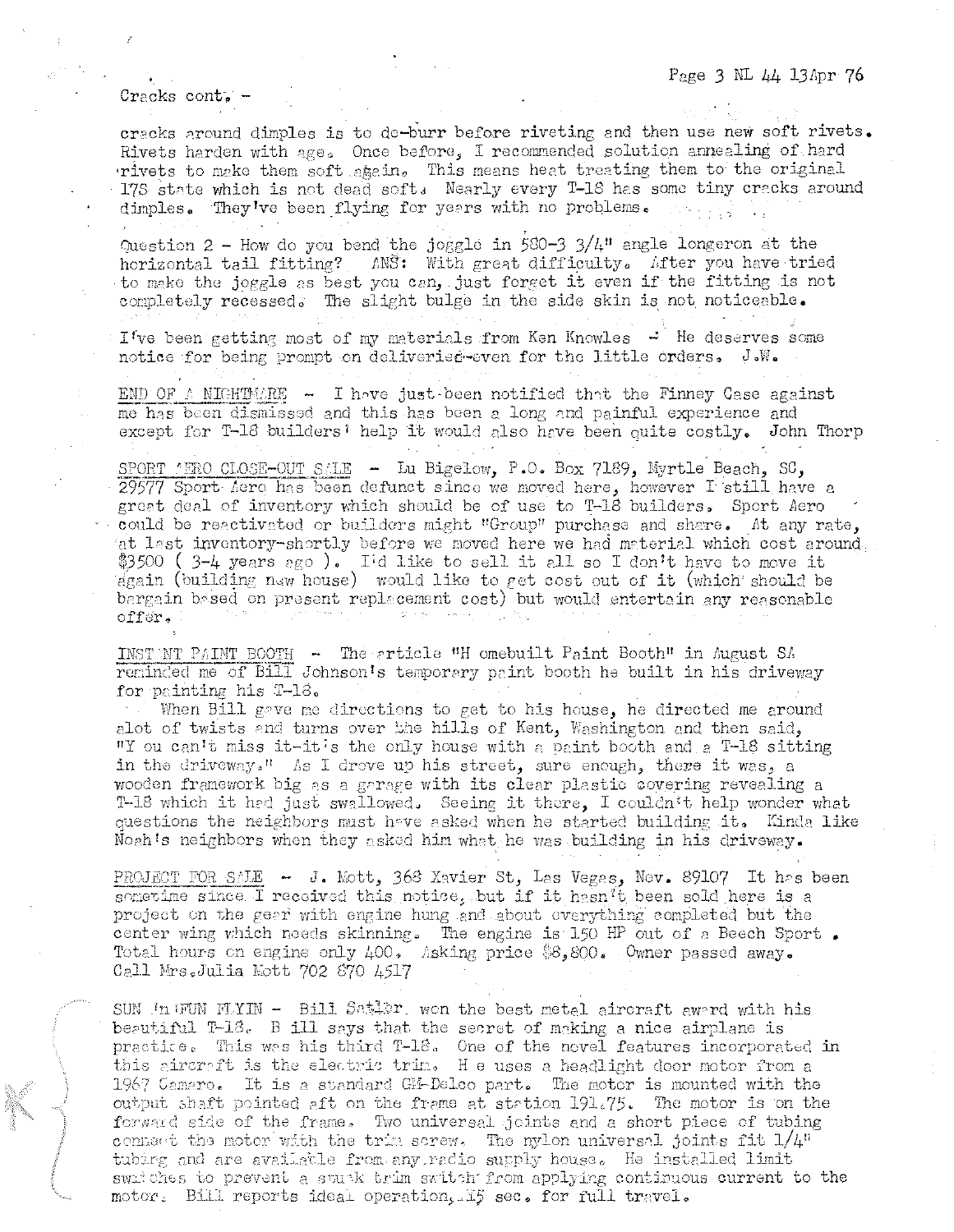Page 4 NL 44 13Apr 76

TRIM CONTINUED  $-$  The limit switches are actuated by a hose clamp that is clamped to the 1/2" 703 trim torque tube. This system appears to be an ideal arrangement with little if any complexity.

BILL BARRON FLIES - *LX 863*, 1210 Country Club Prado, Coral Gables, Fla. 33134 Three years from the start T-18 #863 today headed for the Wild Blue Yonder, the first flight was twenty five minutes and everything was perfect except the right wing was a little heavy above 125 M.P.H.

ENGINE PACKAGE FOR SALE Peter K.Beck, 2226 White Cornus Ln, Reston, Va. 22091 . Ind like to offer a whole T-18 front end including: 0290-D engine,  $415$  SMOA, 95 STOH (all accessories), T-18 engine mount, aluminum engine mount ring, Sensenich DM 74 prop 68" dia 67" pitch, exhaust system $\mathbf{f}$ rr this engine, T-18 cowling with spinner. This whole package is off my  $T-18$ , since I am'upgrading to an  $Q320$  engine. I have been cruising at 158-159 mph TAS with this cowl and prop. The cowling is not a terribly pretty one, and doesn't use the extension on the prop. But thewhole package would probably go a long way toward getting someone into the air in short order until they have the time to finish details. I am asking \$1600 for the whole lot, or will consider individual prices on pieces.

DRILLING HOLES IN PLEXIGLASS - E.S. Arvidson, 8918 Birch Ave., Morton Gr., 1., 60053 I just received your newsletter and see there are still problems with drilling holes in plastic. I have not hed any problem with cracking. I use a solid shank wood spade, for the small holes a  $1/4$ " solid shank wood spade. Don't use changeable heads. I would never use a twist drill, they heat and build  $\omega$  material and crack 1 in 10 times, but wood spade and  $1/4$ t high speed drill  $\cdot$ motor, full bore will give you a clean hole without crackilg. Try it on scrap, it reclly works. On cutting my canopy, being one of the older ones, I trimmed on the band saw and finished with  $1/4$ " drill motor and 2" sanding disc. Don't be afraid to cut it, just don't twist it. Do every thing high speed.

REGIONAL COORDINATOR - Jack O'Keefe, General Delivery, Highland Lakes, NJ  $07422$  has offered to act as coordinator for his area of NJ. Anyone wishing to contact Jack should do so by mail if possible since he has a hearing problem. H is wife Juanita will handle phone communications 201 764 3337.

BOB DIAL DOES IT AGAIN - Congratulations to one of the most famous T-18 pilots who should be in charge of our public relations department for Bob has gotten more publicity through the Bendix ads than all the rest of us put together. Aug. '75 Professional Pilot contains his full page photograph and another page of narrative.

HOW'RD HENDERSON FLIES SN 600 - 444 Bryon, Kirkwood, Mo. 63122. Inclosed is a copy of my summary of the performance of SN600. The equiv. flat plate is  $2.8$  sq. ft. as compared to approx. 2.4 to 2.5 for Roemers or Thorps. The data assumes a propeller efficiency of 85 per cent and a gross weight of 1300 lbs. My static source is located on the fuselage side at 9ta 149 and W.L, 38 and produces only a 3 mph error at cruise. Possibly locating it  $4 - 5$  inches more to the front would produce even less error.

I am using a M74DM 68-76 propeller and do not have wheel pants. If any ham operators would like to talk to me join in on the EAA net  $(\mathbb{W}{\mathbb{Z}} \in \mathbb{R})_c$ 

Ed, Note: Howard sent graphs of airplane performance which will now be repreduced here. The range curve at 7500 ft. shows a maximum at  $125$ ,  $m$  = TAS. Maximum duration is under 100 mph. Range computation assumes 6 gal, reserve. He obvains 190 mph TAS.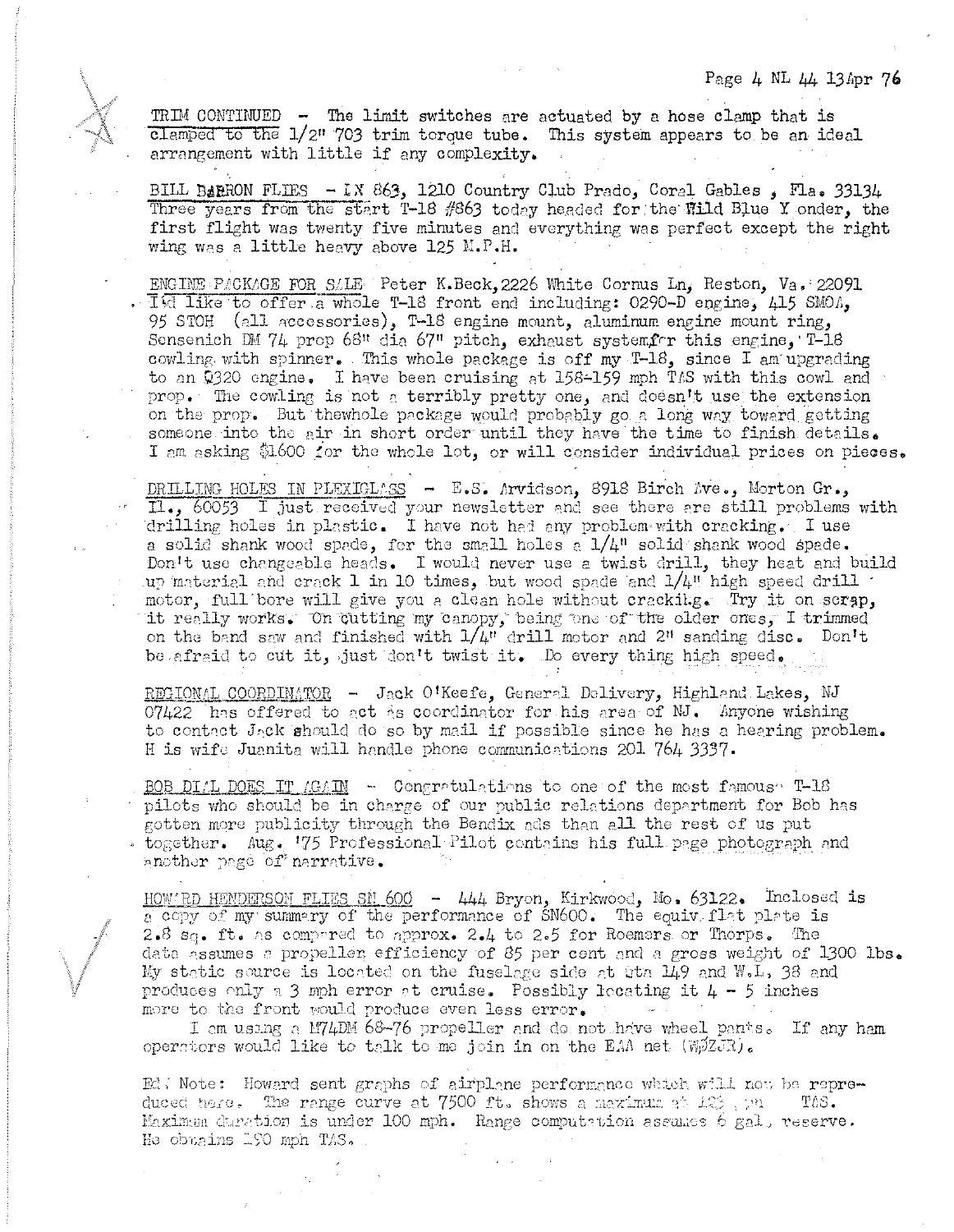Page 5 ML 44 13 Apr 76

SURPLUS DEALER - Ralph Borden expresses his appreciation to the T-18 builders for the time extended in the sheet metal shop at Oshkosh 175. He says he has received many compliments and thanks from those who came and learned by seeing and doing. It a could not remember all the names but did wish to thank  $\theta$  oe Wood, Ernest Kent, Richard Lane, Lewis Armstrong and Charlie Harris. He also sends the name of a surplus dealer: Craig S. Hollis, 24431 Encorredo, Mission Viejo, Calif. 92675. "Craig is a back yard surplus dealer in aircraft tools and hardware. Would suggest that his name be handed out to the T-18 builders and let them write for a listing directly from him. I have seen some of the things he handles and most all will appeal to the metal aircreft builder, from new clecos At \$30.00/100 to nut plate drill jigs, rivet sets, rivet nuts, etc."

NOISE REDUCTION KIT - Ken Knowles has just arranged with a professional noise reduction expert to obtain ready-made noise reduction kits for the T-18. There are two separate kits, one which makes a complete liner for the cockpit forward of the seat back and the second just for the baggage compartment. The liner is composed of a fiberglass mat sewed inside a fiber glass screen. It is cemented inside the fuselege skin including the floor. Weight of Kt.  $\#1$  is 16 lb $x_{\bullet}$  which seems a bit heavy, but accoustic engineers claim that it takes mass to make effective sound insulation. Price of Kit  $\#1$  \$69.95 and Kit  $\#2$  \$25.20.

OTHER M'TERIALS - Ken Knowles presently sells T-18C steel main spar fittings only in prefabricated form. They are already heat treated and plated. The complete set is full \$160. For those builders who have mechining fecilities. Ken will make 4130 plate stock available from his next wholesale purchase. I haven't checked with Merle Jenkins but I assume he also supplies plate stock. Builders report that they have been unsuccessful in locating 3/8 " 4130 plate from other suppliers. Price of the T-18 coffed cups is \$3 each. Either gold or silver tie tac is \$3.95 each. 『スコスト

ALLAN CHIVERS FLIES SN287 - 45108 list. West, Lancaster, Ca. 93534. The following data applies to T-18 N18AL: Engine-0320 E2D 150 HP, propeller M76EM-8-76, Max RPM static 2050, OAT 70<sup>0</sup> F at 2785 ft. alt., Max level flight at 5000 ft. 178 MPH IAS at 2700 RPM, OAT 5° C, Max ground speed 190 MPH at Airspeed was calibrated over measured sourse. Oil temp. 1300 lbs. weight. 83° C at 70° OAT. Oil cooler is a corvair type mounted forward of the left front cylinder. Max rate of climb is 1250 FPM. Construction cost is \$4000 in 8 years. First flight 21Dec. 75. Empty weight 947 lbs. Most forward og at sta 63.0. Most aft og 69.96. Empty og 60.32. Gross weight og 67.3.

PROJECT WANTED - Joseph Gauthier, 9 Kowal Dr. Cromwell, Conn. 06416. Is interested in building a T-18 or aquiring one that is finished. He presently owns a conventional gear 160 HP BD-4 that he will trade for a T-18 project.".  $C^{\text{eff}}$ 

OSHKOSH '76 - Benj Roemer is planning another interesting time at the flight line for the T-18 Gang. Last year he couldn't get as many rows of parking as was needed so he had to make double rows back to back. Although only 35 T-18's there it made a most impressive display. It is hard to understand were why no aviation publication in the world managed to publish a picture of these fine airplanes. It seems only the funny airplanes get the publicity. This year letss line up all 50 T-18's (or more if they can make it) along the main runway just before the airshow for photographs. Perhaps some Air Progress photographer taking a picture of a Breezy will accidently use us for a backdrop. The colored feather idea went over in great style so we'll do the same thing this year. Let's all pray for cooler weather so we don't melt. Those of you who have helped in the sheet metal shop and know the ropes should try to bring tools etc. to help demonstrate various metal working operations.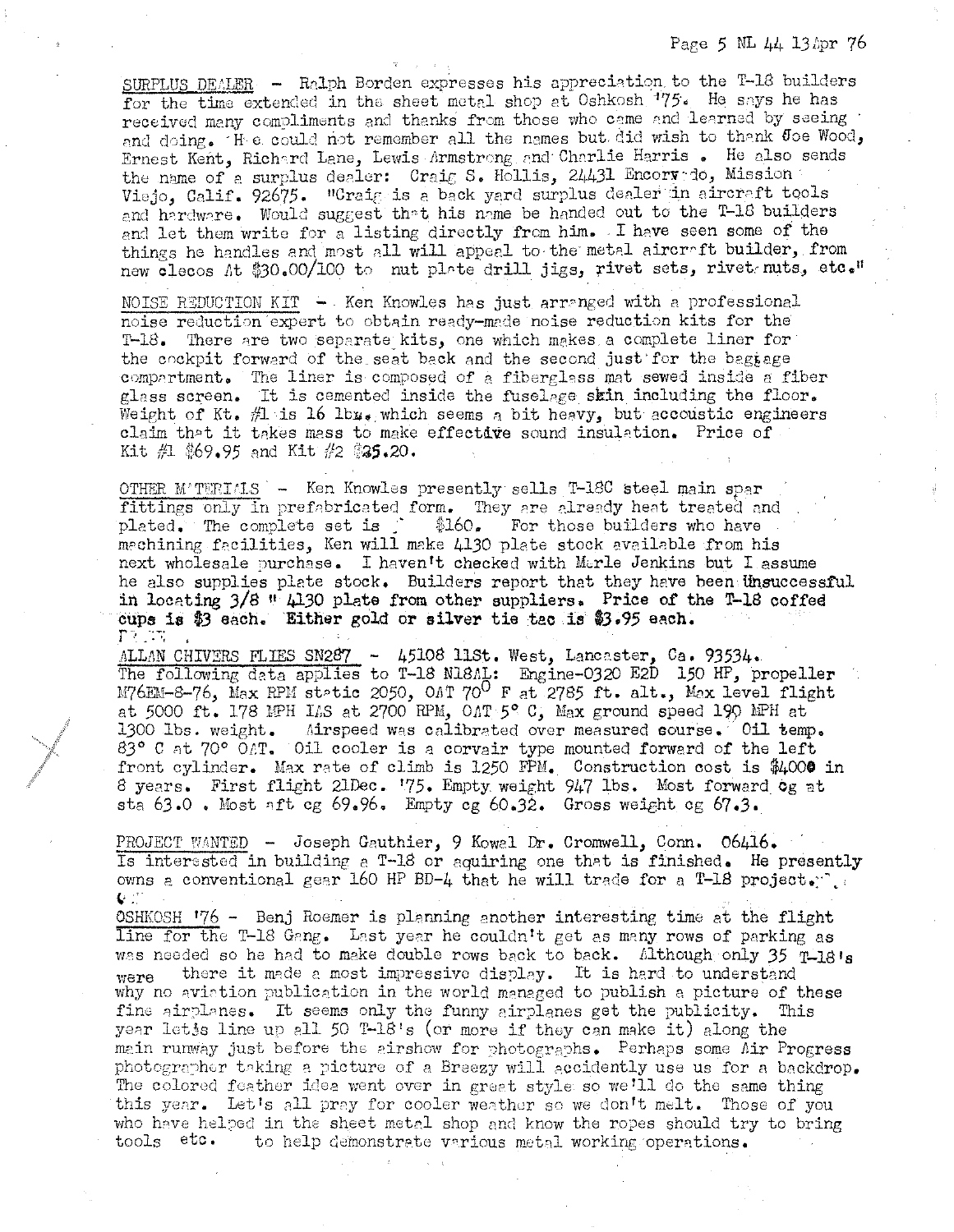C-GRAF #644 FLIES - R.A. Froebel, 54 Cumber Avenue, West Hill, Ontario, MRIT3 I first flew my Thorp on the 28 Sep '75. That day was also my oldest son's birthday and my youngest son won \$ 100 in the Olympic Lottery. Good things seem to happen in bunches. There is really no way to describe a first flight on an aircraft that you have constructed yourself so I will not try. I purchased the plans from John late in the fall of 1968 and then working on and off again, my three sons (Eric  $14$ , Mike 15, and Peter 17) and I finished it late in August. I estimate that it required about 4  $1/2$  years of steady parttime work since there were several long periods when we did not even look at it. As far as cost goes I do not know. I have yet to add up all the bills. It has got to be more than \$6000. If we had some spare money we would spend it on parts. If we did not have it we didn't spend. It is essentially a stock Thorp with a good smattering of stock 1966 Mooney Mark 21. We bought a wreck and salvaged many, many parts from it including a full panel, radio and engine. Basic Details of T-18 #644. Engine: Lycoming 0 360-AlD 180HP (carb: MA4-5); Propeller: Sensenich Wood 68LY82. More on this later; Landing gear: Jenkins, 2 1/2 inches longer; Tail gear: Thorp steel spring made by local auto spring shop, \$8.00; Cowl: John Thorp. All snap-locked together and to the fuselage; Engine Mount: Dynafocal, John Thorp. Mounts, Lord from the Mooney, reversed; Canopy: GeeB ee, clear; Spinner, Tips and wheel pants: Rattray; Radio: Narco Mk 126 90 channel plus 100 nav channels; Panel: full, vac. & elec. driven, plus fuel press, man, press, g-meter, voc gauge and voltmeter. also cyl. head temp; Misc: Remote ELT with panel switch, rotating beacon, Alumigrip paint done by my sons and I; mufflers both sides with muffs for cabin heat; carb heat off cross-over exhaust pipes; air intake highly modified Thorp with 360 cubic inch 300HP auto air filter. Hot air also filtered; small access door right center fuse. Tor battery and ground-power plug, snap-lock fastened (booster battery a must below-10 deg.); pitot-static right wing 18 inches ahead of leading edge, WOR ant. inside canopy works well saves eyes; tully upholstered including indoor-outdoor rug on the floor, all panels including floor and firewall deadened with sticky lead tape (8-10 lbs.) before upholstering All AN-flush riveted except key structural elements front sides of fuse.

## Weight and Balance Data from C-GRAF #644

Empty weight: 950 lbs.; empty og STA 63.52; Most forward og pilot, full fuel Sta 64.68; Most rearwerd cof g pilot, pass, zero fuel plus 64 lbs. of bagg. STA 71.00. Now to bring things up to date. We finished the thing late in August, had big launching party on the 13th of Sep and hauled it out to the airport the next day. COshawa Airport, 20 miles east of Toronto.) We assembled it, checked everything over for the third time, did some taxying and waited for the EOT inspector to come and give us the go ahead. He came finally, pointed out a few little things he did not like which we were able to correct in an hour or so and then we got our flight permit for the first 50 hours: no passengers, no aerobatics, day VFR only and 25 nm radius from the airport. N ext I had to wait for the proper day. Oshawa is a controlled and rather busy place most of the time. I did not want to have to talk to the tower or look out for Cessna 150's so that meant an early morning flight. Meanwhile we did some more high speed taxying. Bad shimmy in the tail wheel. Thentening up the friction screw fixed that. Finally got up at 0500 hours on the 28 Sep and looked outside. It was clear, temp 10 C and you could see a mill.ion milesthe sun was just coming up to the horizon and not a breath of wind. Told my wife that this was the morning she went back to sleep and I went to the airport. We did not tell the boys. Got to the airport and it was just me, C-GRAF and a bunch of seagulls (just a couple of miles north of Lake Ontario). Just looking at her for the umpteenth time I knew she would fly. Another couple of high speed runs, lifted it off a couple of times and it did not seem to have any bad tricks. One more run to clean off the seagulls from Cshawa's longest (3500:) runwey and away we went. Absolutely indescribable we were at circuit altitude before we were ready to turn downwind. Key climbing to 4000' still directly over the airport. At 4000' we wery carefully turned off the electric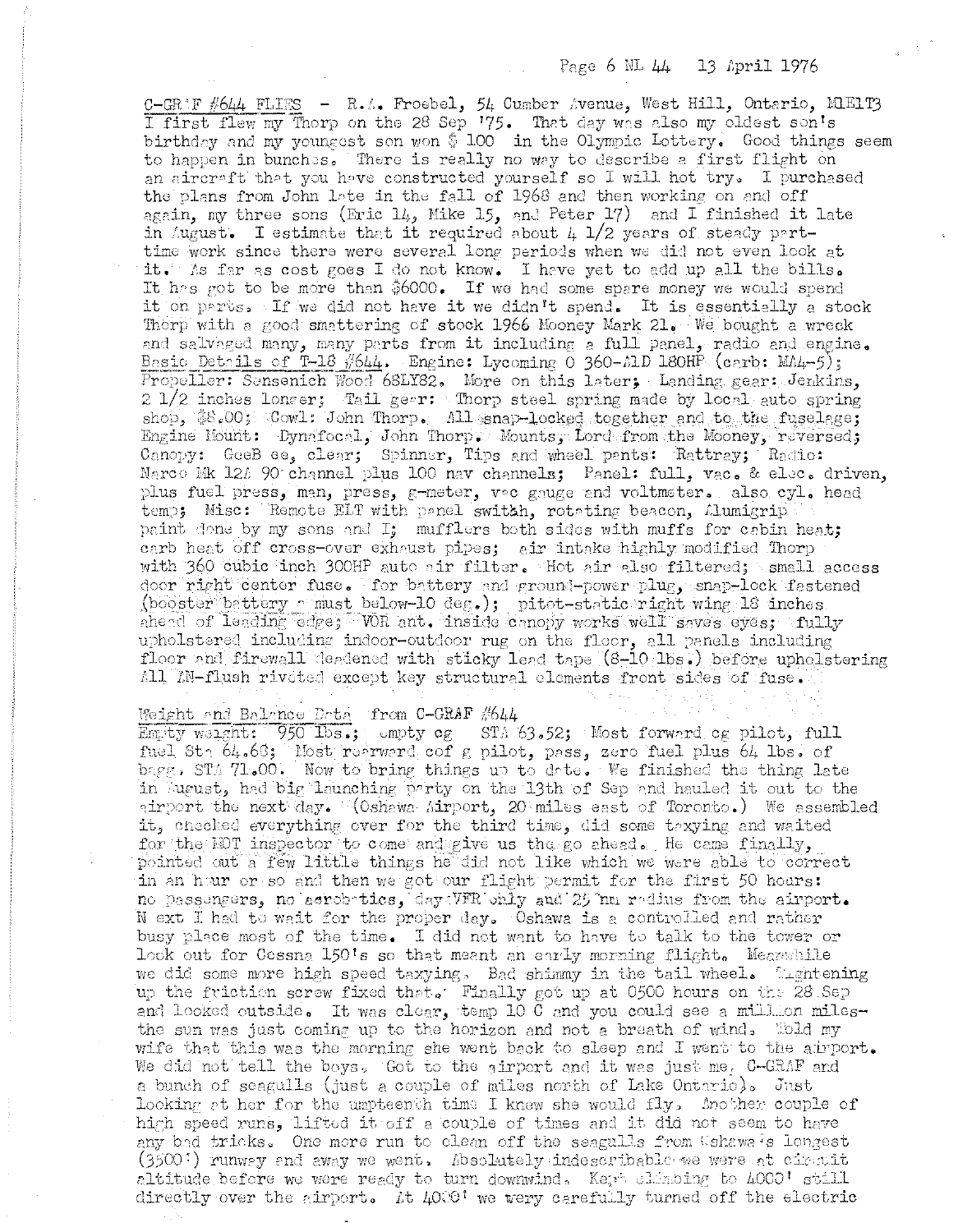fuel boost pump and the engine pump carried the fuel just fine, though at 3.8 instead of 6.0 psi. All the temps and press were just fine and she was flying at about 125 indicated at about 2009 rpm and 19 inches. Next for some slow flight andstalls. Stalls in an exceedingly nose high attitude at about 60 indicated without flaps, rapid right wing drop and fall through recovered in about  $\mu$ 00' that first time. G-meter tell tale read  $-0.5$ . Did a couple more stalls, no flaps and same results but recovered in about 300'. Now it was time to land it. I figured that if anyone ever stalls this airplane below 500! he has had it so I decided to approach at 90 mph with power about 1300-1400 rpm. No problems, crossed the button at 85 indicated, power off and eventually hit thil first. No problem controlling it. I stopped and took off again more to convince myself that I had really built an airplane and that it was flying than for any other reason. Landed again uneventfully but not well tied it down and went home for breakfast. It was 0730. Later the whole family came out and we flew it again with many witnesses. We had 50 hours on it by 29 Nov 75 including a climb test which the MOT requires before they will give you the final flight permit. The climb test has to be at full gross with the density altitude reduced to standard day conditions. I decided to make this a careful full load handling check as well as the climb test so we started out by loading in 50 lbs got scrap iron, flying it and then 50 more lbs of scrap and so on up to  $225$  lbs. No problems at all though she handles womewhat differently. Finally the climb test at full gross. According to the MOT requirements I had to be able to climb it least 1210 feet in three minutes. My measured climb in three minutes was 5800 feet. Took all the paper work into the MOT last weekland got my final flight permit without restrictions. I can now go anywhere in Canada, VFR and no aerobatics, and carry passengers. The test period was completely uneventful except for a sheared vacuum pump drive (new pump required). The longer gear makes the airplanea little softer on the ground and gives more prep clearance. The steel tail gear makes all the difference in the world. I have flown Fred Kracht's Thorp CF-YEI a lot and early on we had the aluminum tail spring on it. When I got my steel one made up we got two and changed Fred's as well. That aluminum one should be banned. In my opinion it is part of the problem why people have trouble on roll out in the Thorp. I have the lrige Moule tailwheel on mine and that helps too as the tire is pnewmetic and quite soft. I went to the large tail wheel because of the large engine. However I did not need it for that reason. I have only one. complaint about the plane and I am not sure if it is my piloting or the plane " itself. I find it very nard to three point land well. Ine tail wheel almost hits first with a resounding thump of the front wheels whertly therefter. I have pretty well given up three point landings and now do alreat all wheel landings which are relatively easy. If I can ever find a really good tail wheel instructor I am going to ask him to cone up with me and we will try some three pointers. (Ed: Try using full flaps. Makes a world of difference.)

cont. C-GRAF

I do not have much performance data yet. Partly because theve not had the time yet to lay out a really good nossured course and partly because I am not sure how good my airspeed indicator is particularly at the top end. I opppared it with the local Citabria one day and it appeared to be about 7 or 8 mph low but that is not much of a check, The max. speed that I have been able to get on the deck  $(500^{\circ}$  indicated) is about 180. At this speed the. control forces are exceedingly high (much higher than in  $0F-YET$ ) so I think that Imight be going a little faster. I have not taken it faster than 195 in a dive for this reason. I did one altitude cruise check on a leg about 125 miles long. For this leg which I flew at 10500 indicated I has an IMSof 137 which gave me a TAS of 176 mph at 2300 rpm and 18 inches. At this power setting I was fully leaned out and my fuel consumption was  $6.5$  gallons (imperial). per hour.

Now for that propeller, It is the standard Sensenich with metal edges 68LY82 I believe it is slightly too much prop for this engine. At a density altitude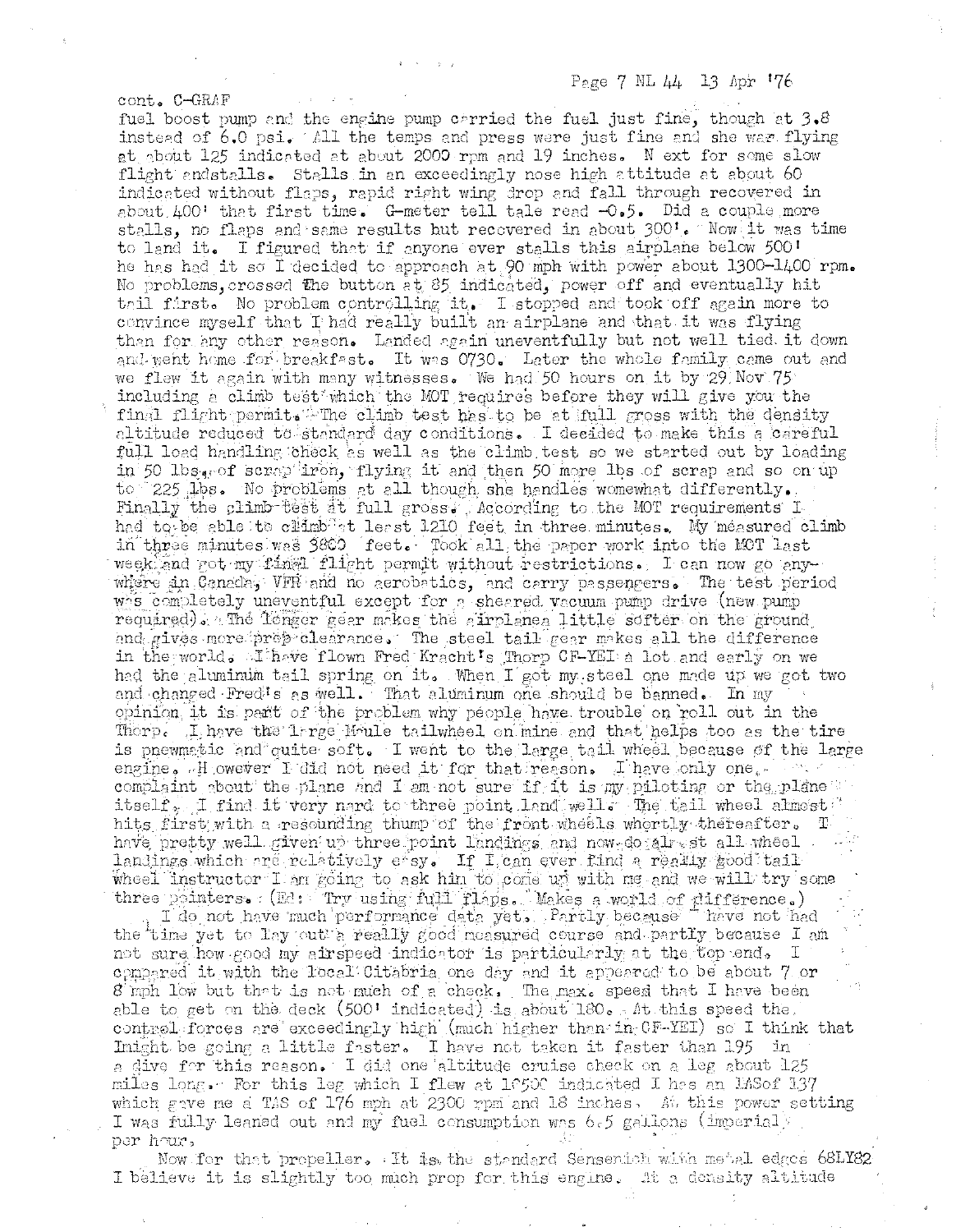Page 8 NL 44 13 Apr 76

 $C-GR'F$  #644  $cont.$ 

of 50 feet; 29 inches (on my man. press. gauge) the max rpm that I can get static is 1950-2000. This is less than 50 per cent power. I believe this checks out because it takes me about 700 to 800<sup>1</sup> to get airborne, paved runway zero wind. By lift off 75-80 mph the rpm is up to about 2250. I get max rate of climb at about 110 indicated (1600-1700 fpm with just me) but the rpm will not go above 2350. I have to get above 6000 feet to get 2700 rpm at full throttle. On the deck full power the best rpm is about 2550-2600. It 10000 my best climb would appear to be about 105 indicated and the rate of climb is just over 900 fpm. I am in a bit of a quandry as to what to do about this propeller. As a cruise machine it has got to be the cats whiskers. However, she is not going to be much good for short field work or high altitude fields especially at full gross.

The engine came from the wrecked Mooney. It had only 1100 hours total time on it so I thought that I would simply pull it out; check the crank and stick it in the Thorp. One of the cylinders had some broken fins which I thought I could get welded. Oh how wrong one can be it. I put a dial indicator on the front flange of the crank it was off about 13 thou, not bed considering that the Mooney went through a ditch and hit a tree on take off. Pilot claimed that he lost power. The Lycoming engine manual says that a crank can be straightened as long as the flange is bent less than 17 thou. So I bought me a lead hammer and started to strip the engine to get the crank out. Surprise  $#1.$  All the plugs were completely lead-fouled right up to and touching the electrodes. So much for why he lost power. I do not see how it could have run at all. Now I was really worried. Pulled off #1 cylinder. All the rings except the cil scraper were broken in one or more places and the cylinder was badly scored. The oil scraper was seized. Ditto for #1s 2, 3, & 4. Prectically all the rings broken or seized, cylinders scored and all the ring lands in the pistons plugged full of carbon. H eavens what a messL Worse was yet to come. The crankcase oil pan had almost 1" of sludge and sand in the cottom of it. Finally on magnafluxing we found a tiny hair line crack on the frent thrust wesher of the crank neetly following a thin tool mark in the radius. G ood old Lycoming. Well I sent out the cylinders for boring and chroming, bought new pistons, rings, beerings, valves and springs, crank, gaskets and much misc and put the whole thing back together ggain. I put oil in it cranked over without the plugs and the oil pressure came right up so I figured that it was time to try and start it. It started after about three blades and has never missed a beat since. The rings seated themselves perfectly in less than 10 hours and now she is using about 1 quart of oil every six hours or so. At high power settings I figure she will use about 1 quart every 4 hours. I now use AD oil and change it every 25 hours. It comes out almost as clean as it went in.

Now for the cowling. I bought John's cowl because I wanted a metal cowl. easily removable and because I liked its looks. When I measured the size of the cooling air inlets I became a little worried since they were slightly smaller than those in CF-YEI and we had cooling problems in it with an  $(-290)$  D<sub>2</sub>. I decided to modify and use the Mooney baffles. I put the cil-cooler sloping about 15° from the horizontal in the bottom of the left cheek inlets Cooling is very good. In fact it is almost too good. Cil temp. never gets above 165-170° F and the head temp never gets above 400° F even in a long slow climb. "

Finally a word about painting, N eedless to say I was scared silly of peinting. I did not want to mess a nice airplane up if I could help in being. was not about to lay out the money that the so called professionals wanted to, do it. I had repainted one of my cars once with a theap old spray gan. If did not work out too badly but it was not as to the standard that I wanted for my aircraft. There is not much informatidi around on painting. The Navs Letters were the biggest herp by fer. I went around and vasited most of the aircraft suppliers in the Toronto area to get information on different types of paint, application and so on. Most of them could not even give me prices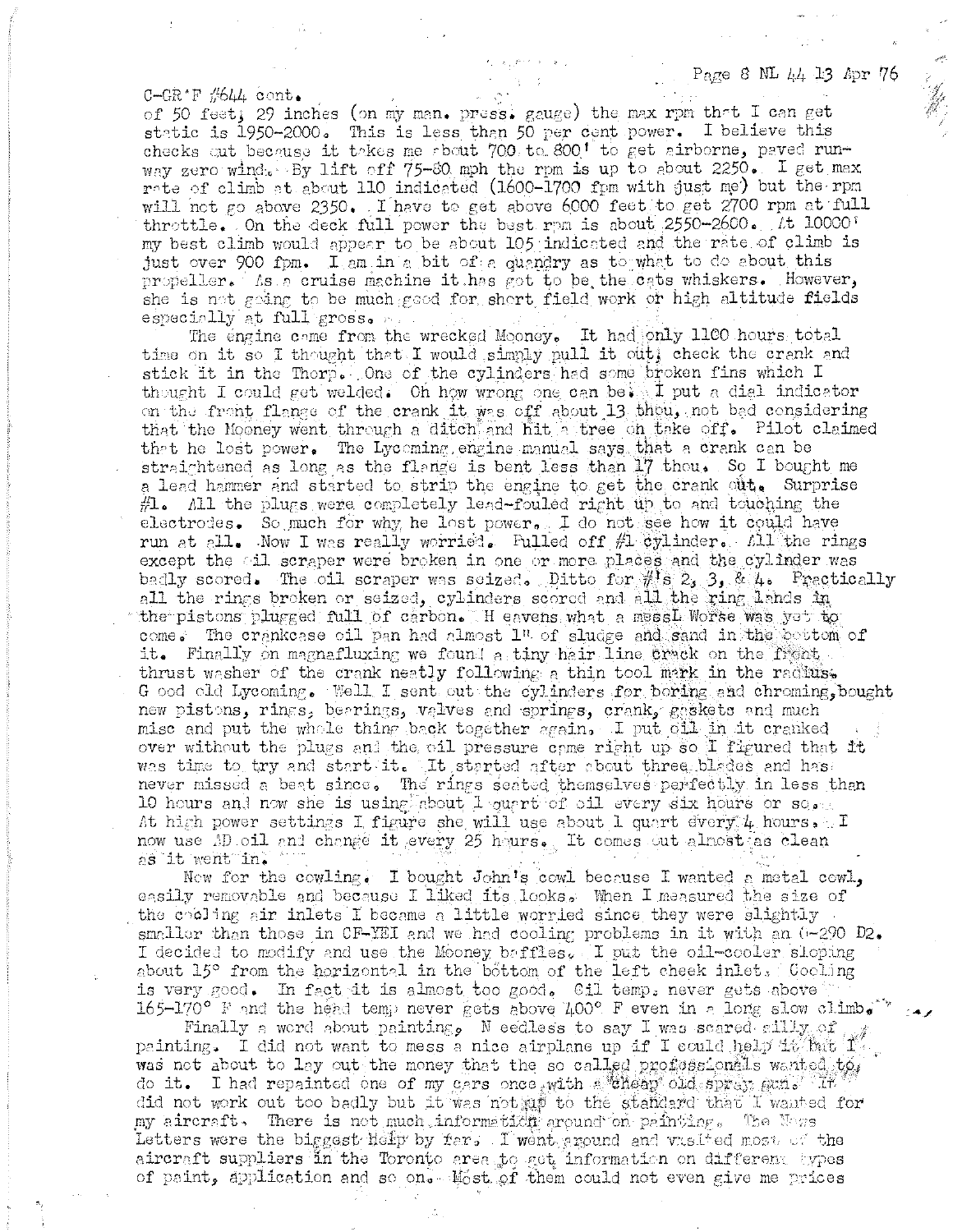$G$  GR  $'F$   $#644$ 

except for Randolph never mind the other info I required. Finally I got mad, decided that I would use Alumigrip (not withstanding the fact that the experts all said that I would not be able to put it on) and I called the Ontario Distributor. If I had had any doubts before calling him they were dispelled. I explained what I wanted to do and he treated me as if I was going to give him an order for \$50k. I went to see him. He gave me all kinds of literature and said that I would have no trouble if I followed the instructions exactly and did two other things: l. Buy a professional spray gun, which I did, and 2. Buy an industrial carbon filtered breathing mask which I also did (the stuff is pretty potent.) The Alumigrip procedure is as follows: a. Go over the whole aircraft with scotch brite (just a scouring pad) panel by panel and get rid of all the shine. Wash with much water and dry. b. Next put on Metalprep 33 (an acidic etch) and wash off with much water. c. Next Alodine 1201 and wash with much water. d. Thek rag everything. e. Alumigrip 2-part zinc chromate primer. f. Alumigrip enamel. You have to watch the temp and humidity fairly carefully but otherwise it is just work. The enamel goes on very easily. Most people do not believe that I put it on myself. It is not perfect. I know where the bad spots are, they don't. The top of the fuselage has one cat's paw print on it. She is part of the family.

The airplane went together very easily. John's drawings are excellent and the newsletters did everything else. I would like to express my thanks to you for all the work you have and are doing in connection with the building of T-18's. The newsletters helped me to solve hundreds of problems quickly and eesily. Matched hole technique is foolproof. I had a bit of an advantage because of all the help I got from Fred Kracht and his Thorp CF-YEI which I also flew a lot. I also got a lot of help from Herb Cunningham President of EAAC. Finally thanks to my wife, Ann who put up with a lot through all this. I will be happy to help any potential or T-18 builders in this area. My phone  $\#$  is 416 284-5237.

(Ed. Note: It appears that 80 inches pitch would do the job. Otherwise, replacing the brass with plastic would pick up about 109 rpm. Also, try stall. MORE COORDINATORS: Roger Wesselman SN /179, 4054 Suburben Dra, Waterloo, Jowe  $50702 -$ Corwin L. Sylvester, 478 Monticello Blvd., Lexington, Ky. 40503,  $(Built 11$  pireraft). Ken L. Rhoads, 175 Hickory Lone-Far H ills, East Bob Froebel, 54 Cumber Ave., West Hill, Ontario Peoria, Ill. 61611. MIEIT3. Bill Shaw, 174 Croydon Rd., Rochester, NY 14613

HELP DON TAYLOR FLY ALL THE WAY - 44455 Benten Rd., Hemet, Ca. 92343.<br>I am preparing my T-13, Vistoria, for another frip around the world. I have wet the leading edge of the center section so have about 150 gals. capacity. Have eliminated the baggage tank since it was too far aft.

The local E.A.A. charters, my own 92 and 1, 11, 7, 96, 448 & 494 are trying to raise the capitol for a 2nd world flight. I plan to depart 1 Aug 76 from Oshkosh. All financial assistance will be appreciated. As you know I feel our T-18's gre capgble of the flight and would like to show the world.<sup>3</sup> Ed. Note: "tt's all help Don make the T-18 the world's first homebuilt to fly ground the world. Bring this up at the next chapter meeting. Pass the hat and you'll probably get at least \$25. Don's address is shown above.

BOB DE RING JR, FLIES #478 7638 Jupitor Way, Chandler, Ariz. 85224. Well, it finally flew on Thanksgiving Day '75. I live at Stellar Airpark a community of houses on a private airport, We have taxi ways to the back of our houses and most have planeports or hangers on our own lots. 1 started the T-18 Doc of 66 & it took 9 years. I worked pretty fast the 1st 2 years or so. Then I got involved in building houses (after my normal working hours). Ism on Sin house now. I den't think I would have finished it at all without the newsletters. It soems someone already solved all my problems before I got to them. I have read them probably twenty times over,